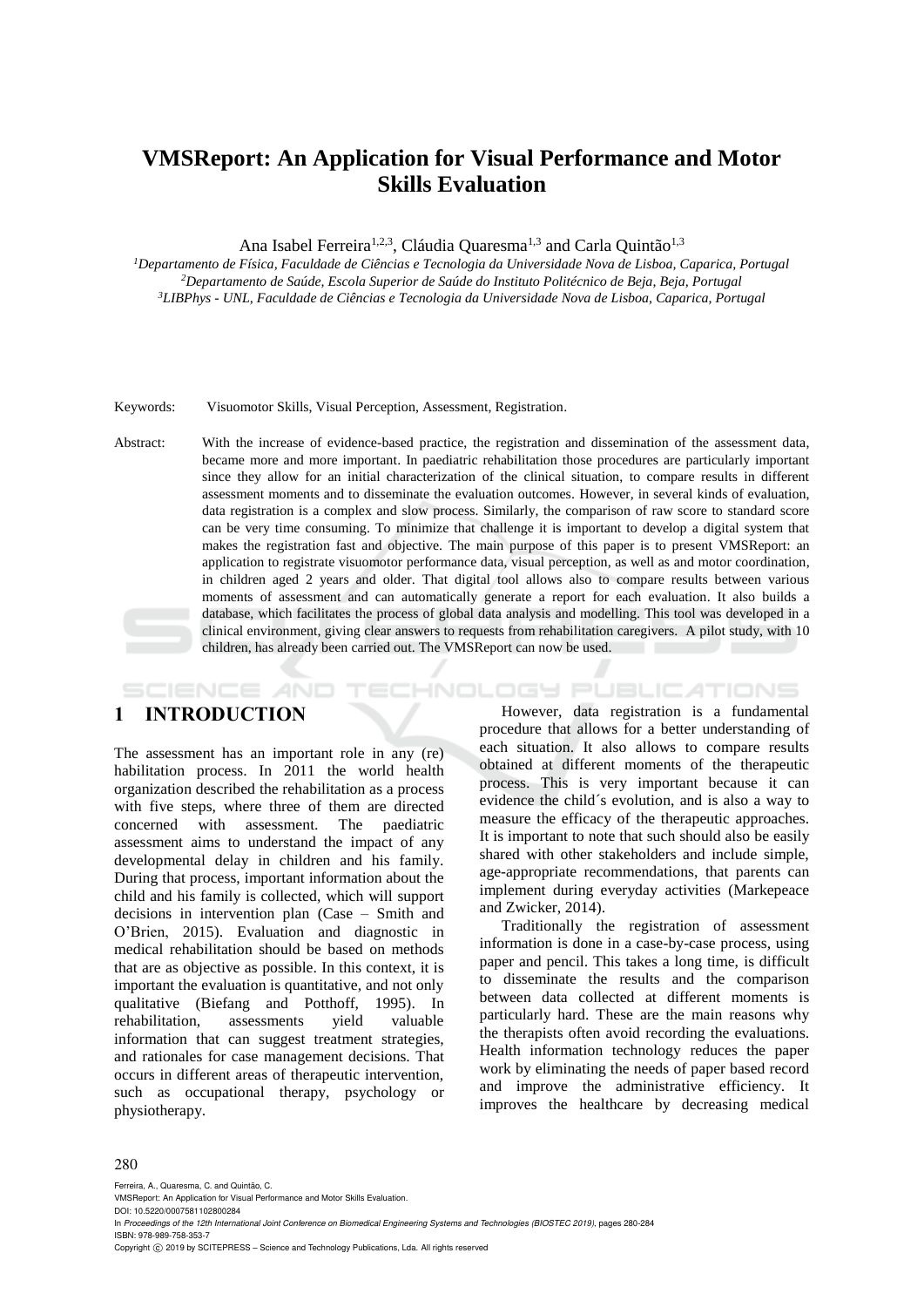errors with an assurance that all the healthcare providers have accurate and timely information (Sinha, 2010).

Building new and dedicated technology could be an opportunity to engage the registration data process.

Clinicians need documentation platforms that reflect the clinical reasoning and decision-making process of occupational therapy practitioners.<br>Additionally, these systems must promote Additionally, these systems must promote documentation of the actual care provided and the outcomes achieved (Leland et al., 2015).

Although a clearly identified paediatric occupational therapy necessity, few solutions have been developed.

In the current manuscript, we will present VMSReport, a digital tool that is meant to bridge the aforementioned practice gap. It allows for the registration of the patient´s visuomotor, visual perception and motor coordination performance. Emphasis is given to the qualitative study of children performance.

#### **2 THE VMSREPORT DIGITAL TOOL** . .

The VMSReport was developed based on registration grids, employed in developmental tests of visuomotor integration, and which are commonly used in clinical practice. The need to convert such a system to a digital platform was identified by the Occupational Therapy Team of Hospital D. Estefânia of Centro Hospitalar Universitário Lisboa Central.

VMSReport´s goals are to promote:

- easy registration;
- fast data analyses;
- construction of a report containing the performance of three tests: visuomotor; visual perception and motor coordination.

Data should also be automatically inserted in a database, facilitating future analyses.

## **2.1 Development of the Digital Tool**

The digital tool should:

- be user-friendly
- be in digital format;
- allow for versatile recording, with the possibility of incremental insertion;
- allow for the recording of personal information; performance assessment and other relevant clinical information;
- facilitate the analysis of the patient´s clinical evolution;
- provide comparison of performance in different moments of therapeutic process;
- provide reports, to be delivered to caregivers or to be committed to file services;
- produce, if necessary, age-appropriate recommendations.

VMSReport was created using MatLab software (MathWorks **©**) in association with Excel files. The normative data are all gathered in an Excel file, which is called by the main software platform, built in MatLab. In this way, the raw scores of an evaluated child can be compared to standard scores of normative data adjusted to his age. After the VMSReport also find the percentile point for each domain of performance: visuomotor, visual perception and motor coordination. This is very important because give the therapist a clear global view of child performance, comparing to others with the same age. In addition to the standard dataset, also the child-specific data is collected in a dedicated Excel file, which can be further analysed.

MatLAb was the software used attended its versatility and all the available solutions from interaction with the user to the graphic utilities.

In addition, MatLab software also allows building an executable file which could run in any clinical environment, and in all PC.

### **2.2 Functionalities of the Digital Tool**

The system was developed using MATLAB's R2012b. The content was designed, having in mind the clinical requirements of information to be stored and the scores to be evaluated. The entire set of algorithms was simplified, so that the application would run faster, and present an easy-to-use interface, while allowing the access to programming code, if one needed to construct other specific functions. There is no need for the user to see all the moving information in the application. Yet there is great value in the complete interaction between the various elements of the application. Hence all functions interacted internally with each other, to register the values inserted by the therapist, and to calculate and show the needed parameters.

The digital tool box has the following five blocks: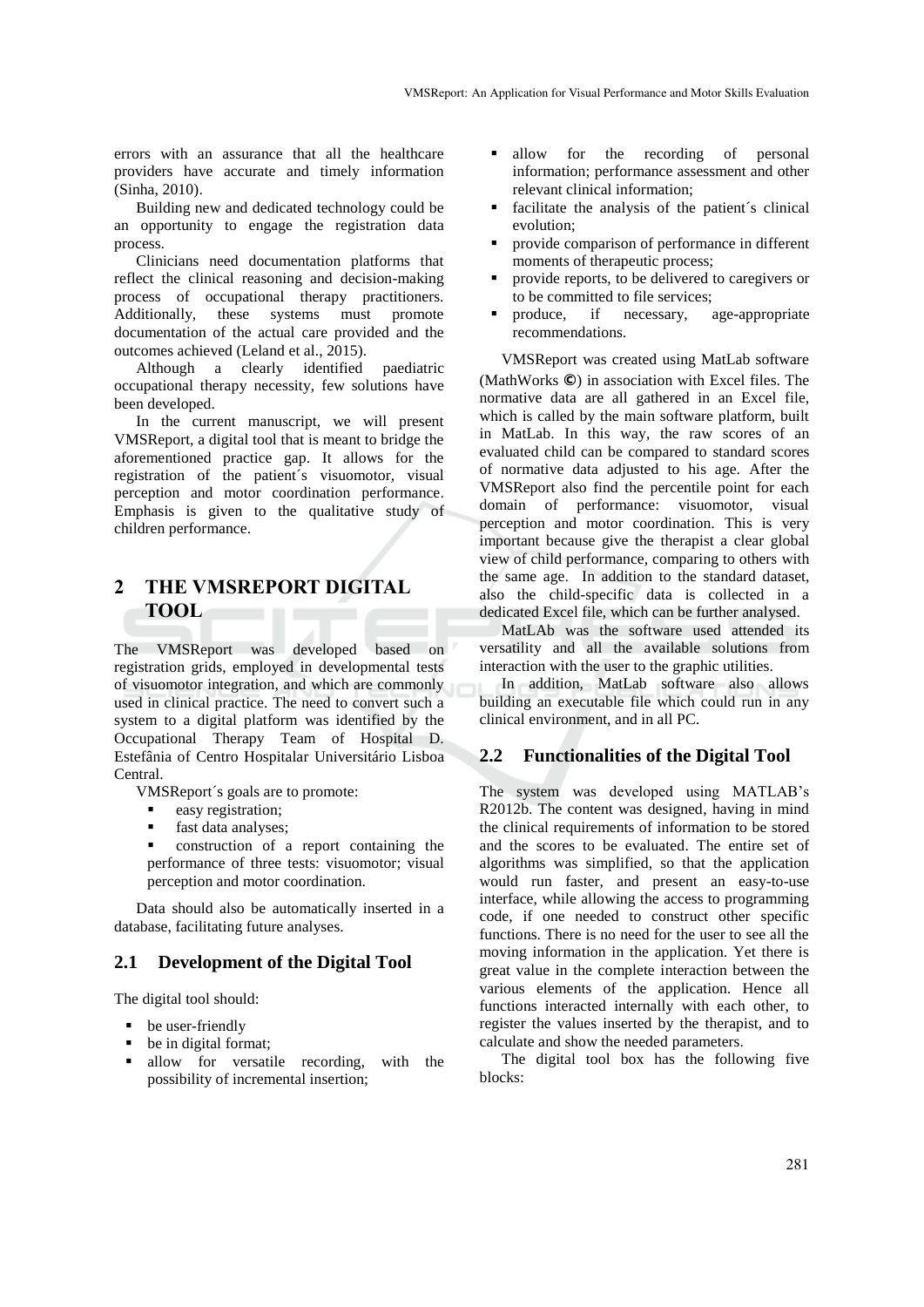#### **1 st – Main Page (Fig. 1)**

The "cover sheet", where to register all demographic and clinical data (name, age, ID, clinical diagnosis, date of test, schooling, referral source, motivation to reference, and others). Also, in this block, the therapist can choose between the three tests.

The following three blocks deal with each of the tests separately.

| Name                   |        |                                        |              | 10               | 181212153953   |
|------------------------|--------|----------------------------------------|--------------|------------------|----------------|
| School                 |        |                                        |              |                  |                |
| Reference source       |        |                                        |              | Gender           |                |
| Reason referal         |        |                                        |              | $\circledcirc$ F | OM             |
| Examiner               |        |                                        | AF.          | Year             | $\overline{2}$ |
|                        | Year   | Month                                  | Day          |                  |                |
| <b>Date</b> evaluation | 2018   | 12                                     | 12           |                  |                |
| <b>Birth date</b>      | 2011   | 04                                     | $\mathbf{z}$ |                  |                |
| Calculate age          | $\tau$ | $\mathbf{g}$                           |              |                  |                |
|                        |        | (count more than 15 days as one month) |              | Product inputt   |                |
| Tests                  |        |                                        |              |                  |                |
| Beery VM               | VP.    | CM                                     |              | Save             |                |

Figure 1: Cover sheet.

In this sheet exist also the opportunity to order the production of report. This option is available after registration process. The digital information will be delivered to caregivers, parents, teachers or medical staff.

#### **2 nd – Visuomotor Skills (Fig. 2)**

The qualitative and quantitative data concerning the visuomotor performance are registered here. The score obtained by the children is dependent of his performance in the representation of the stimuli. The evaluator can compare the image produced by the children with the model in the column "task or form".

Is also important note the observations box, that allow the registration of qualitative data. That information is automatically transfer to the observation – suggestions box in the final report.

After completing the test, the calculated raw score is presented in a box, in the bottom of the page.

All the information is transferred to a final report. The same procedure is followed with visual perception and motor coordination information.

These automatic transfers of information facilitate the built of final report and ensure that there is no loss of information.

▲ BeeryVMI\_FolhaCotacao

| No.            | Task or<br>Form | Age norm<br>(Yrs:Mos)               | Score                              | <b>Observations</b>           |
|----------------|-----------------|-------------------------------------|------------------------------------|-------------------------------|
| $\mathbf{1}$   |                 | 1:1 imitated<br>mark or<br>scribble | Score<br>$\bigcirc$ 0<br>$\odot$ 1 |                               |
| $\overline{2}$ |                 | 1:4<br>Spontane<br>ous Scribble     | Score<br>$\odot$ 1<br>$\bigcirc$ 0 |                               |
| 3              | Ņ               | 1:9<br>Contain<br>ed Scribble       | Score<br>$\bigcirc$ 0<br>$\odot$ 1 |                               |
| 4              |                 | 2:0 Imitated                        | Score<br>@1<br>$\bigcirc$ 0        |                               |
| 5              |                 | 2:6 Imitated                        | Score<br>@1<br>$\bigcirc$ 0        |                               |
| 6              | Ċ               | 2:9 Imitated                        | Score<br>@1<br>$\bigcirc$ 0        |                               |
| $\overline{1}$ |                 | 2:10 Copied                         | Score<br>@1<br>$\bigcirc$          |                               |
| 8              |                 | 3:0 Copied                          | Score<br>$•$<br>$\bigcirc$         |                               |
| $\overline{9}$ |                 | 3:0 Copied                          | Score<br>$\odot$ 1<br>$\bigcirc$ 0 |                               |
| 10             |                 | 4:1                                 | Score<br>@1<br>$\bigcirc$ 0        | Dif. no cruzamento da inform. |

Figure 2: Visuomotor skills record (part 1).

#### **3 rd – Visual Perception (Fig. 3)**

Registration of the quantitative data, regarding visual perception, together with the calculation of the raw scores of this task. Is a simple grid that is built mainly with radio button to facilitate filling.

PV\_FolhaCotacao

| No. 1        | Score            |                  | No. 11 | Score                                 |
|--------------|------------------|------------------|--------|---------------------------------------|
|              | $\bigcirc$ 0     | ③ 1              |        | ③ 1<br>$\bigcirc$ 0                   |
| No. 2        | Score            |                  | No. 12 | Score                                 |
|              | $\bigcirc$ 0     | $\odot$ 1        |        | $\circledcirc$ 1<br>$\bigcirc$ 0      |
| No. 3        | Score -          | $\sim$           | No. 13 | Score                                 |
|              | $\bigcirc$ 0     | $\odot$ 1        |        | $\odot$ 1<br>$\bigcirc$ 0<br>$-10.14$ |
| No. 4        | Score -          |                  | No. 14 | Score                                 |
|              | O <sub>0</sub>   | $\odot$ 1        |        | ③ 1<br>$\bigcirc$ 0                   |
| No. 5        | Score            |                  | No. 15 | Score                                 |
|              | $\bigcirc$ 0     | $\odot$ 1        |        | $\circ$ 0<br>O <sub>1</sub>           |
| No. 6        | Score            |                  | No. 16 | Score                                 |
|              | $\bigcirc$ 0     | $\circledcirc$ 1 |        | @1<br>$\circ$                         |
| <b>No. 7</b> | Score            |                  | No. 17 | Score                                 |
|              | $\bigcirc$ 0     | $\odot$ 1        |        | @1<br>$\bigcirc$ 0                    |
| No. 8        | Score            |                  | No. 18 | Score                                 |
|              | $\circledcirc$ 0 | O <sub>1</sub>   |        | $\odot$ 1<br>$\bigcirc$ 0             |
| No. 9        | Score            |                  | No. 19 | Score                                 |
|              | $\bigcirc$ 0     | $\circledcirc$ 1 |        | ① 1<br>$\bigcirc$ 0                   |
| No. 10       | Score            |                  | No. 20 | Score                                 |
|              | $\bigcirc$ 0     | $\odot$ 1        |        | $\circledcirc$ 0<br>O <sub>1</sub>    |

Figure 3: Visual perception record (part 1).

The evaluator will record 1, if the child identifies correctly the image.

#### **4 th – Motor Coordination**

Registration of the data related to motor coordination, and calculation of the coordination raw scores. The process is similar to visual perception record. In that way, the therapist chooses 0 or 1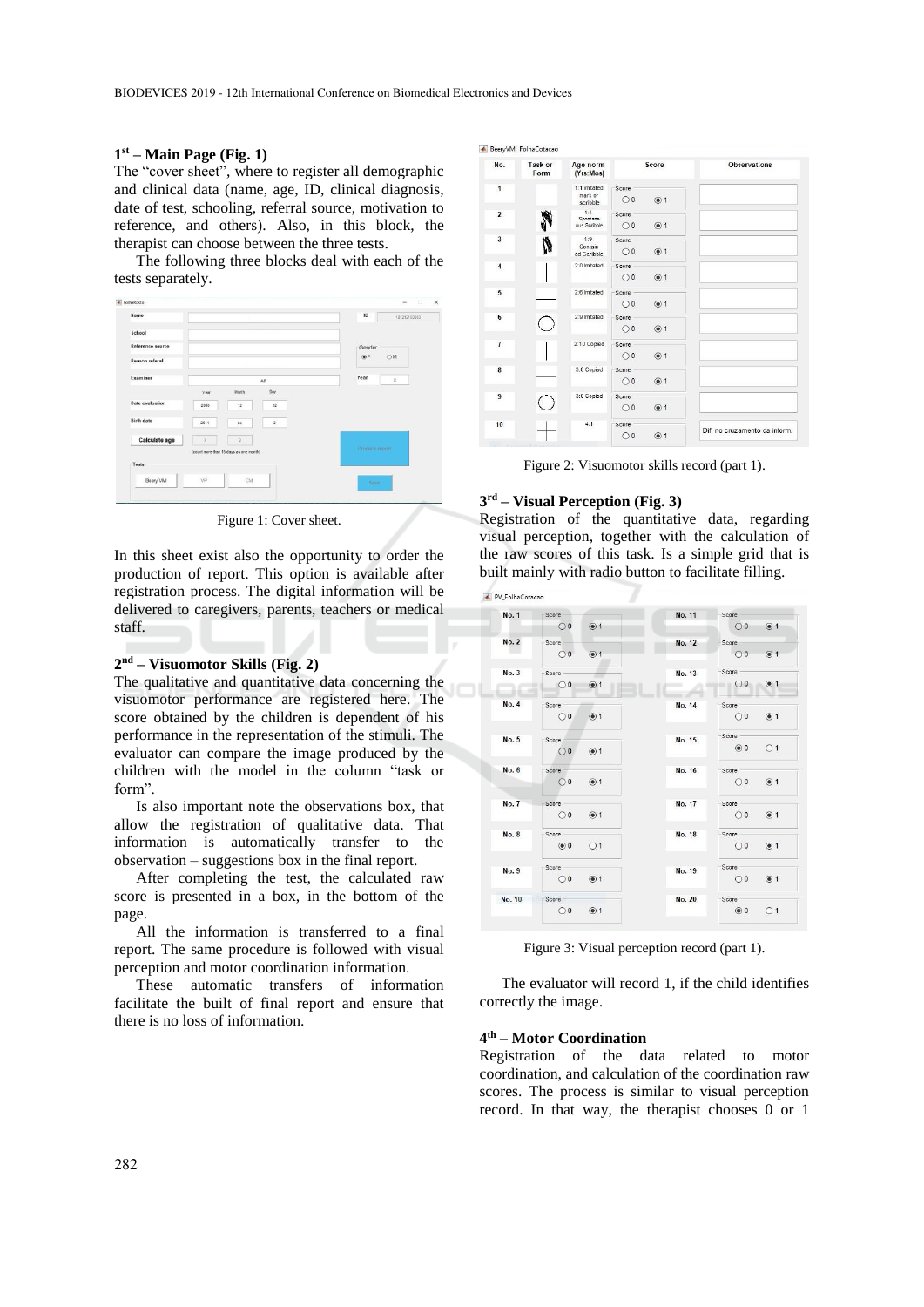depending on the performance of child, regarding the exact reproduction of the presented stimuli.

After introducing the data, it is possible to return to the 1st block ("Main Page"), to automatically save the results into the database Excel file, for ulterior statistical analyses.

#### **5 th – Final Report (Figs. 4a and 4b)**

The final report is a PDF file that show all the qualitative and quantitative data record. This information is very important for the therapists and allows a holistic and graphic information about the performance of each patient. The final report can be also delivered in "real time".

To the left column (figure 4a) of final report is automatically transfer the demographic information collected in the main sheet. Here is also find important data related to motive and source of reference. This date could be further analysed in a more global perspective comparing to other children.



Figure 4a: Left column of final report.

In the right column of the PDF document (Fig. 4b.) the caregiver can find three different graphic representation:

- A set of three graphics with score obtain in each item of visuomotor, visual perception and motor coordination;
- A graphic with the raw scores obtained in each test;

A set of three graphics with the percentile score obtain in each item. It compares the individual scores to the normative data and returns the corresponding percentile.

It is, also, possible to characterize the child profile and identify the evolution of each one.

The report has a simple configuration, which can be easily read by therapists, parents and / or teachers.

That is an important improvement comparing with the traditional "paper and pencil" report. The caregivers can easily visualize the performance of children in the three areas, comparing the performance in each one. Is also possible, in a very intuitive way, to follow the evaluation of the child along the time.



Figure 4b: Right column of final report.

## **2.3 The Pilot Application**

The digital tool was used, in his prototype version, to record the assessment of ten children while in therapeutic process.

With the application therapists considered:

- the tool was easy to use:
- the comparisons of the recorded scores to the normative database were efficiently and quickly performed;